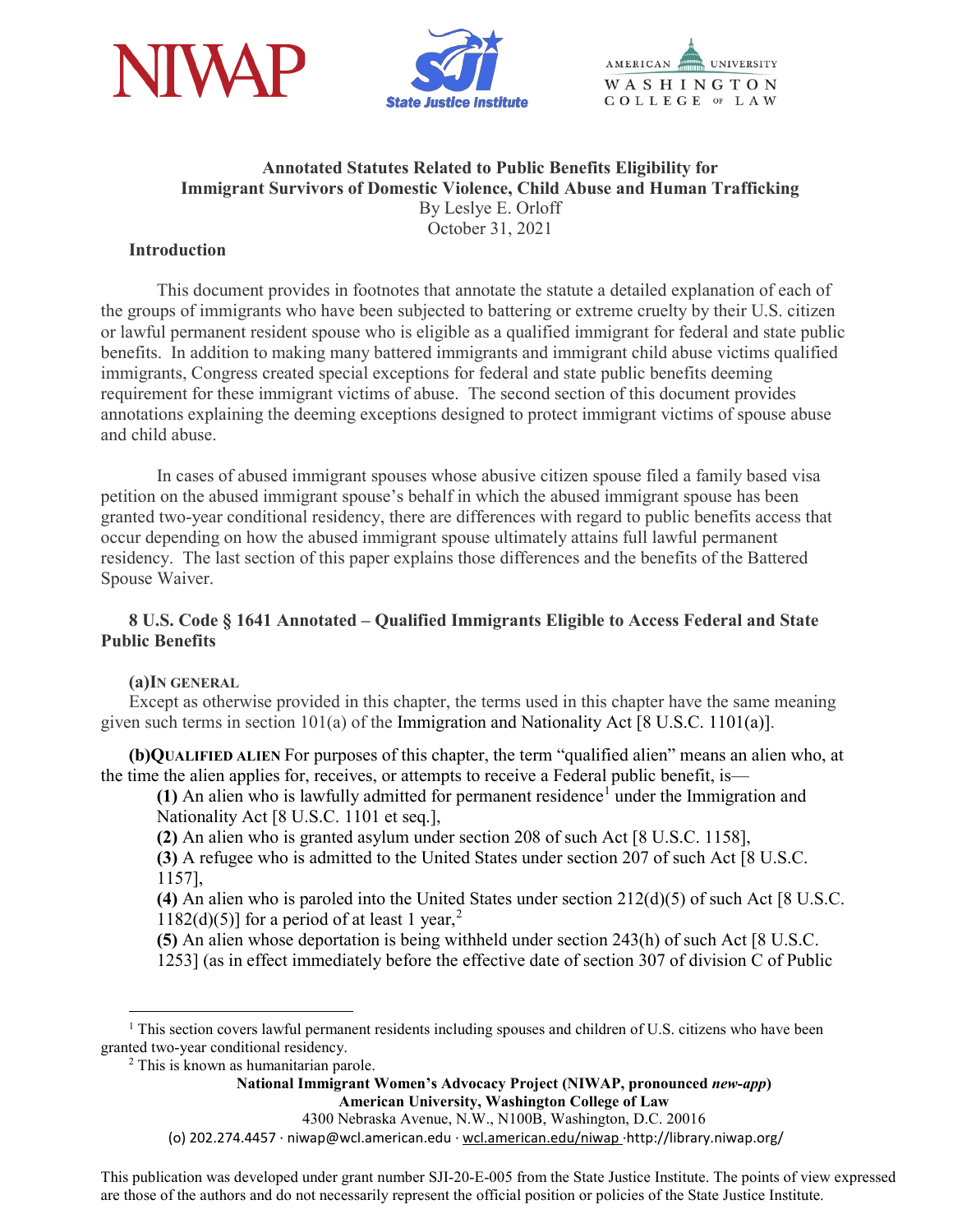Law  $104-208$ ) or section  $241(b)(3)$  of such Act [8 U.S.C. 1231(b)(3)] (as amended by section [3](#page-1-0)05(a) of division C of Public Law  $104-208$ ,<sup>3</sup>

**(6)** An alien who is granted conditional entry pursuant to section 203(a)(7) of such Act [\[8 U.S.C.](https://www.law.cornell.edu/uscode/text/8/1153#a_7)  [1153\(a\)\(7\)\]](https://www.law.cornell.edu/uscode/text/8/1153#a_7) as in effect prior to April 1, 1980,<sup>[4](#page-1-1)</sup>

**(7)** An alien who is a Cuban and Haitian entrant (as defined in section 501(e) of the Refugee Education Assistance Act of 1980),<sup>[5](#page-1-2)</sup> or

**(8)** an individual who lawfully resides in the United States in accordance with a Compact of Free Association referred to in section  $1612(b)(2)(G)$  of this title, but only with respect to the designated Federal program defined in section  $1612(b)(3)(C)$  of this title (relating to the Medicaid program).

**(c)TREATMENT OF CERTAIN BATTERED ALIENS AS QUALIFIED ALIENS** For purposes of this chapter, the term "qualified alien" includes—

**(1)** An alien who—

**(A)** has been battered or subjected to extreme cruelty in the United States by a spouse or a parent, or by a member of the spouse or parent's family residing in the same household as the alien and the spouse or parent consented to, or acquiesced in, such battery or cruelty, but only if (in the opinion of the agency providing such benefits) there is a substantial connection between such battery or cruelty and the need for the benefits to be provided; and

<span id="page-1-0"></span><sup>&</sup>lt;sup>3</sup> Withholding of deportation is the pre-1996 version of withholding of removal under INA Section 241(b)(3) which prohibits the removal of an immigrant to a country where their life or freedom would be threatened in that country because of the immigrant' s race, religion, nationality, membership in a particular social group or political opinion. For a discussion of withholding of removal and how it differs from asylum see, American Immigration Council, Fact Sheet: The Difference Between Asylum and Withholding of Removal (October 6, 2020)

[https://www.americanimmigrationcouncil.org/research/asylum-withholding-of-removal.](https://www.americanimmigrationcouncil.org/research/asylum-withholding-of-removal)

<span id="page-1-1"></span><sup>4</sup> All conditional entrants will be immigrant who were granted conditional entry into the U.S. because of fear of persecution in their home country due to race, religion, political opinion, or due to a natural catastrophe. This was an immigration status granted to refuges prior to enactment of the Refugee Act of 1980. All persons granted conditional entry will have entered the U.S. before April 1, 1980 when the U.S. government stopped granting this status. Most conditional entrants will have become lawful permanent residents but some never applied and retain conditional entry status. For more information on conditional entrants see, USCIS Policy Manual Vol. 7 Adjustment of Status, Chapter 2 Eligibility Requirements, E 1. Pre-April 1, 1980 Conditional Entrants. [https://www.uscis.gov/policy-manual/volume-7](https://www.uscis.gov/policy-manual/volume-7-part-l-chapter-2) [part-l-chapter-2.](https://www.uscis.gov/policy-manual/volume-7-part-l-chapter-2)

<span id="page-1-2"></span> $5$  The Cuban Haitian Entrant Program (CHEP) was in effect from 1980 until its suspension in 2017 when Cubans and Haitians were required to seek humanitarian parole in the same manner as immigrant from other countries. *See,* U.S. Department of Homeland Security, Fact Sheet: Changes To Parole And Expedited Removal Policies Affecting Cuban Nationals (January 12, 2017)

[https://www.dhs.gov/sites/default/files/publications/DHS%20Fact%20Sheet%20FINAL.pdf.](https://www.dhs.gov/sites/default/files/publications/DHS%20Fact%20Sheet%20FINAL.pdf) Although the CHEP program ended in 2017, Cubans and Haitians who had met the definition of Cuban or Haitian Entrant whose immigraitont case hs not been finally adjudicated could still be considered CHEP for benefits eligibility purposes. A Cuban/Haitian Entrant was defined under Title V of the Refugee Education Assistance Act of 1980. A Cuban and Haitian entrant is defined as:

<sup>•</sup> Any individual granted parole status as a Cuban/Haitian entrant or granted any other special status subsequently established under the immigration laws for nationals of Cuba or Haiti, regardless of the status of the individual at the time assistance or services are provided; and

<sup>•</sup> Any other national of Cuba or Haiti who is not subject to a final, non-appealable and legally enforceable removal order and who meets the following criteria:

o is in removal proceedings under the Immigration and Nationality Act; or

has an application for asylum pending with USCIS.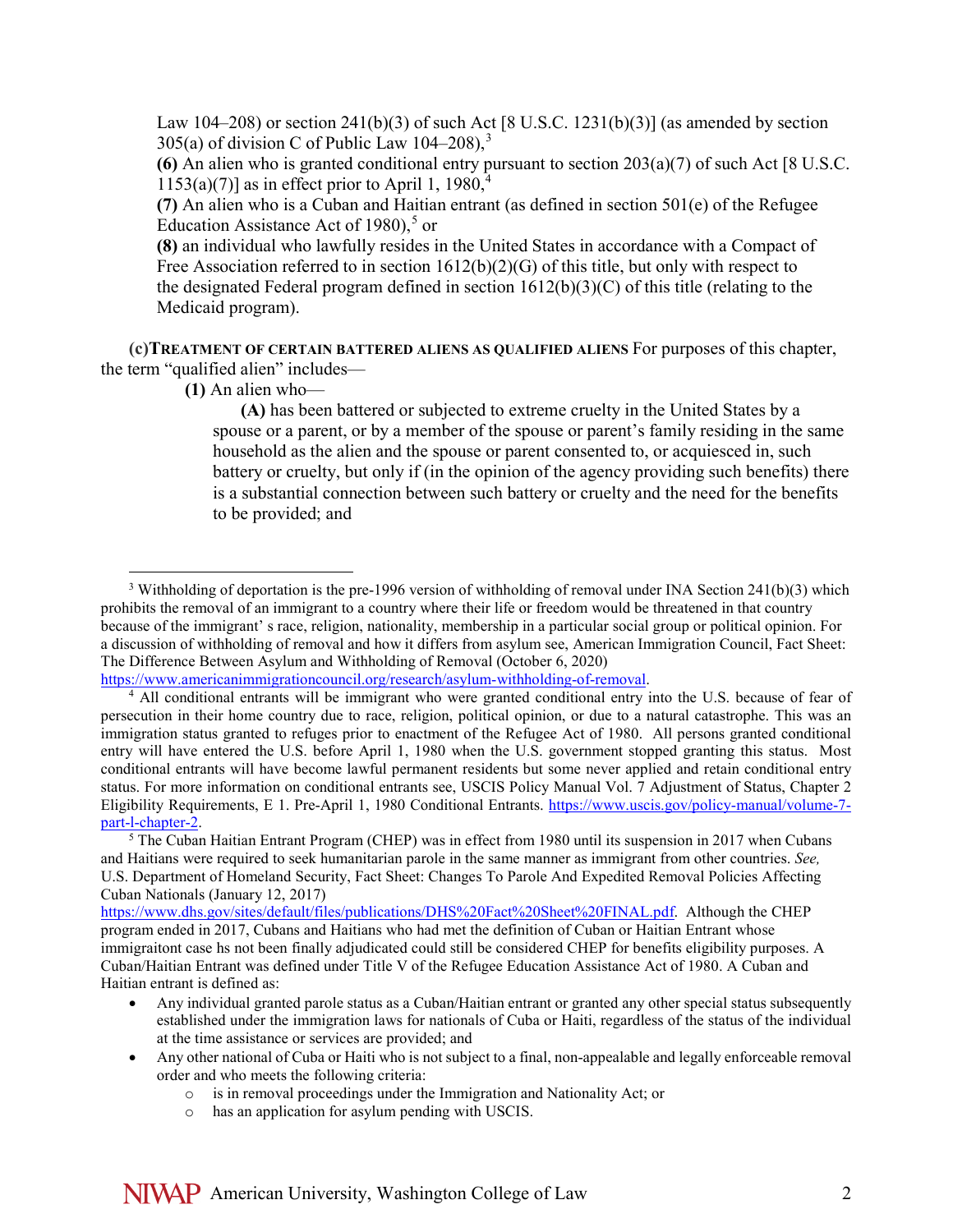**(B)** has been approved or has a petition pending which sets forth a prima facie case<sup>[6](#page-2-0)</sup> for—**(i)** status as a spouse or a child of a United States citizen pursuant to clause (ii),<sup>[7](#page-2-1)</sup> (iii),<sup>[8](#page-2-2)</sup> or (iv)<sup>[9](#page-2-3)</sup> of section 204(a)(1)(A) of the Immigration and Nationality Act [8 U.S.C.  $1154(a)(1)(A)(ii)$ , (iii), (iv)],

In VAWA suspension of deportation and cancellation of removal cases, attorneys representing victims should file motions requesting that the immigration judge issue a prima facie determination so that victims are eligible to access public benefits. *See* Memorandum from The Office of the Chief Immigration Judge, EOIR: Motions for "Prima Facie" Determination and Verification Requests for Battered Spouses and Children (1997), [https://niwaplibrary.wcl.american.edu/pubs/prima-facie-verification-requests.](https://niwaplibrary.wcl.american.edu/pubs/prima-facie-verification-requests)

Battered spouse waiver applicants have had their family based immigraiton petition approved and have received green cards that are valid for two years. *See Conditional Permanent Residence*, USCIS (Oct. 23, 2020), [https://www.uscis.gov/green-card/after-we-grant-your-green-card/conditional-permanent-residence.](https://www.uscis.gov/green-card/after-we-grant-your-green-card/conditional-permanent-residence) As green card holders conditional residents are eligible for public benefits to the same extent as lawful permanent residents.

Abused spouses and children whose I-130 family based visa petition has been approved are also qualified immigrants for public benefits purposes. However, although the statute authorizes access to public benefits when a spouse, child or step-child has been subjected to battering or extreme cruelty, as of the time when this article was written, no process has been implemented by USCIS to obtain prima facie determinations for benefits eligibility purposes for abused spouses of citizens or lawful permanent residents. As a result, abused immigrant spouses and children must await approval of their family based visa petition case to gain access to federal or state public benefits as a qualified immigrant. 7 **Widowers and widows of U.S. citizens:** are abused immigrants who filed self-petitions as widows or widowers

<span id="page-2-1"></span>of U.S. citizens within two years of date of the citizen spouse's death. Widows and widowers may include any of their children or step-children in their application.

INA Section 204(a)(1)(A)(ii); 8 U.S.C. Section 1154(a)(1)(A)(ii) reads "(ii) An alien spouse described in the second sentence of section  $1151(b)(2)(A)(i)$  of this title also may file a petition with the Attorney General under this subparagraph for classification of the alien (and the alien's children) under such section."

The second sentence of INA Section  $201(b)(2)(A)(i)$ ; 8 U.S.C. Section  $1151(b)(2)(A)(i)$  reads "In the case of an alien who was the spouse of a citizen of the United States and was not legally separated from the citizen at the time of the citizen's death, the alien (and each child of the alien) shall be considered, for purposes of this subsection, to remain an immediate relative after the date of the citizen's death but only if the spouse files a petition under section  $1154(a)(1)(A)(ii)$  of this title within 2 years after such date and only until the date the spouse remarries."

<span id="page-2-2"></span><sup>8</sup> **VAWA self-petitioner spouses whose citizen spouses are abusers:** INA Section 204(a)(1)(A)(iii); 8 U.S.C. Section  $1154(a)(1)(A)(iii)$  are abused immigrant spouses of U.S. citizens who filed VAWA self-petitions and any of the immigrant spouse's children or step-children included in their VAWA self-petition.

<span id="page-2-3"></span><sup>9</sup> **VAWA self-petitioner children whose abusive parents or step-parents are U.S. citizens:** INA Section  $204(a)(1)(A)(iv)$ ; 8 U.S.C. Section  $1154(a)(1)(A)(iv)$  are abused immigrant children or step-children of U.S. citizens who filed VAWA self-petitions and any of the immigrant child's own children or step-children included in their VAWA self-petition.

<span id="page-2-0"></span> <sup>6</sup> In VAWA self-petitioning cases the U.S. Citizenship and Immigration Services (USCIS) makes prima facie determinations generally within three months of filing. *See* Memorandum from Jacquelyn A. Bednarz, Field Guidance Re: Prima Facie Review of Form 1-360 when Filed by a Self-Petitioning Battered Spouse/Child (Mar. 27, 1998), [https://niwaplibrary.wcl.american.edu/pubs/form1360-filed-self-petitioning-spouse;](https://niwaplibrary.wcl.american.edu/pubs/form1360-filed-self-petitioning-spouse) Memorandum from William R. Yates, Extension of Validity Period for Notices of Prima Facie Case Issued in Connection with a Form 1-360 Filed by a Self-petitioning Battered Spouse/Child (Apr. 8, 2004), [https://niwaplibrary.wcl.american.edu/pubs/extension-validity](https://niwaplibrary.wcl.american.edu/pubs/extension-validity-period-primafacie)[period-primafacie.](https://niwaplibrary.wcl.american.edu/pubs/extension-validity-period-primafacie)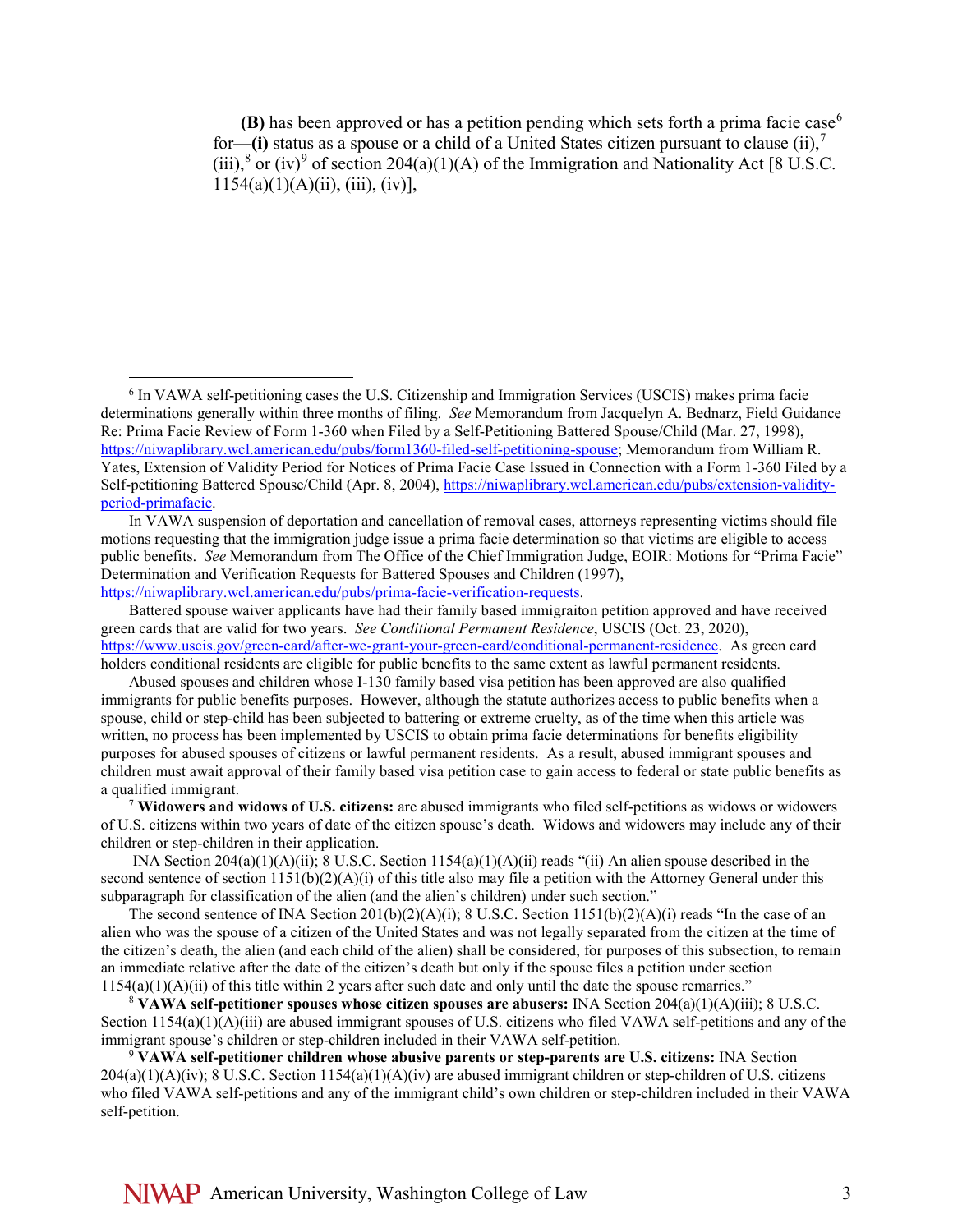(ii) Classification pursuant to clause (ii)<sup>[10](#page-3-0)</sup> or (iii)<sup>[11](#page-3-1)</sup> of section 204(a)(1)(B) of the Act [8 U.S.C.  $1154(a)(1)(B)(ii)$ , (iii)],

(iii) Suspension of deportation under section  $244(a)(3)^{12}$  $244(a)(3)^{12}$  $244(a)(3)^{12}$  of the Immigration and Nationality Act [8 U.S.C. 1254(a)(3)] (as in effect before the title III–A effective date in section 309 of the Illegal Immigration Reform and Immigrant Responsibility Act of 1996),

**(iv)** status as a spouse or child of a United States citizen pursuant to clause (i)<sup>[13](#page-3-3)</sup> of section 204(a)(1)(A) of such Act [8 U.S.C. 1154(a)(1)(A)(i)], or classification pursuant to clause (i)<sup>[14](#page-3-4)</sup> of section 204(a)(1)(B) of such Act [8] U.S.C.  $1154(a)(1)(B)(i)$ ; or

<span id="page-3-1"></span>INA Section 204(a)(1)(B)(iii); 8 U.S.C. Section 1154(a)(1)(B)(iii) are abused immigrant children or step-children of lawful permanent residents who filed VAWA self-petitions and any of the immigrant child's own children or stepchildren included in their VAWA self-petition.

<span id="page-3-2"></span><sup>12</sup> **VAWA suspension of deportation applicants and recipients**: INA Section 244(a)(3) as in effect on March 31, 1997. VAWA suspension of deportation applicants are abused spouses, former spouses, children, and step-children of U.S. citizens and lawful permanent residents who had deportation proceedings initiated against them prior to March 31, 1997. It is important to note that VAWA suspension of deportation was removed from the Immigration and Nationality Act in 1996 and replaced with Temporary Protected Status which is the current section 244 if the INA. However, VAWA suspension of deportation continues to be an immigration remedy available to abused immigrant spouses. It is a remedy that Congress has continued to amend although the section of the statute was removed from the INA. The current legislative text is available at: [https://niwaplibrary.wcl.american.edu/pubs/vawa-suspension-of-deportation](https://niwaplibrary.wcl.american.edu/pubs/vawa-suspension-of-deportation-interliniated-statute)[interliniated-statute.](https://niwaplibrary.wcl.american.edu/pubs/vawa-suspension-of-deportation-interliniated-statute) VAWA suspension of deportation applicants will need to file a motion with the immigration judge to obtain a prima facie determination. *See* Memorandum from The Office of the Chief Immigration Judge, Motions for "Prima Facie" Determination and Verification Requests for Battered Spouses and Children (1997), https://niwaplibrary.wcl.american.edu/pubs/prima-facie-verification-requests.

<span id="page-3-3"></span><sup>13</sup> Abused spouses and children of U.S. citizens whose abusers filed family based visa petitions on their **behalf:** INA Section 204(a)(1)(A)(ii); 8 U.S.C. Section 1154(a)(1)(A)(ii) are

- 1) **Abused immigrant spouses of citizens with pending or approved family based visa petitions I-130:**  Abused immigrant spouses of U.S. citizens whose abusive spouse filed a family based visa petition (I-130) on the victim's behalf and any of the immigrant spouse's children or step-children included in their application;
- 2) **Battered Spouse Waiver Applicants:** Abused immigrant spouses of U.S. citizens who received conditional residency based upon a family based visa petition filed by their abusive citizen spouse. INA Section  $216(c)(4)(C)$  and (D); 8 U.S. C. Section  $1186a(c)(4)(C)$  and (D).

<span id="page-3-4"></span><sup>14</sup> Abused spouses and children of lawful permanent residents whose abusers filed family based visa **petitions on their behalf:** INA Section 204(a)(1)(B)(i); 8 U.S.C. Section 1154(a)(1)(B)(i) are:

- 3) **Abused immigrant spouses of lawful permanent residents with pending or approved family based visa petitions I-130:** Abused immigrant spouses of lawful permanent residents whose abusive spouse filed a family based visa petition (I-130) on the victim's behalf and any of the immigrant spouse's children or step-children included in their application;
- 4) **Battered Spouse Waiver Applicants:** Abused immigrant spouses of lawful permanent residents who received conditional residency based upon a family based visa petition filed by their abusive citizen spouse. Although under the statue spouses of lawful permanent residence could technically be granted two-year conditional residence, due to immigration case processing adjudication backlogs historically and currently, virtually all

<span id="page-3-0"></span><sup>&</sup>lt;sup>10</sup> **Immigrant spouses of lawful permanent resident abusers:** INA Section 204(a)(1)(B)(ii); 8 U.S.C. Section  $1154(a)(1)(B)(ii)$  are:

<sup>1)</sup> **VAWA self-petitioner abused immigrant spouses of lawful permanent residents:** Abused immigrant spouses of lawful permanent residents who filed VAWA self-petitions and any of the immigrant spouse's children or step-children included in their VAWA self-petition; or

<sup>2)</sup> **Abused immigrant spouses of lawful permanent residents with pending or approved family based visa petitions I-130:** Abused immigrant spouses of lawful permanent residents whose abusive spouse filed a family based visa petition (I-130) on the victim's behalf and any of the immigrant spouse's children or step-children included in their application; 11 **VAWA self-petitioner children whose abusive parents or step-parents are lawful permanent residents:**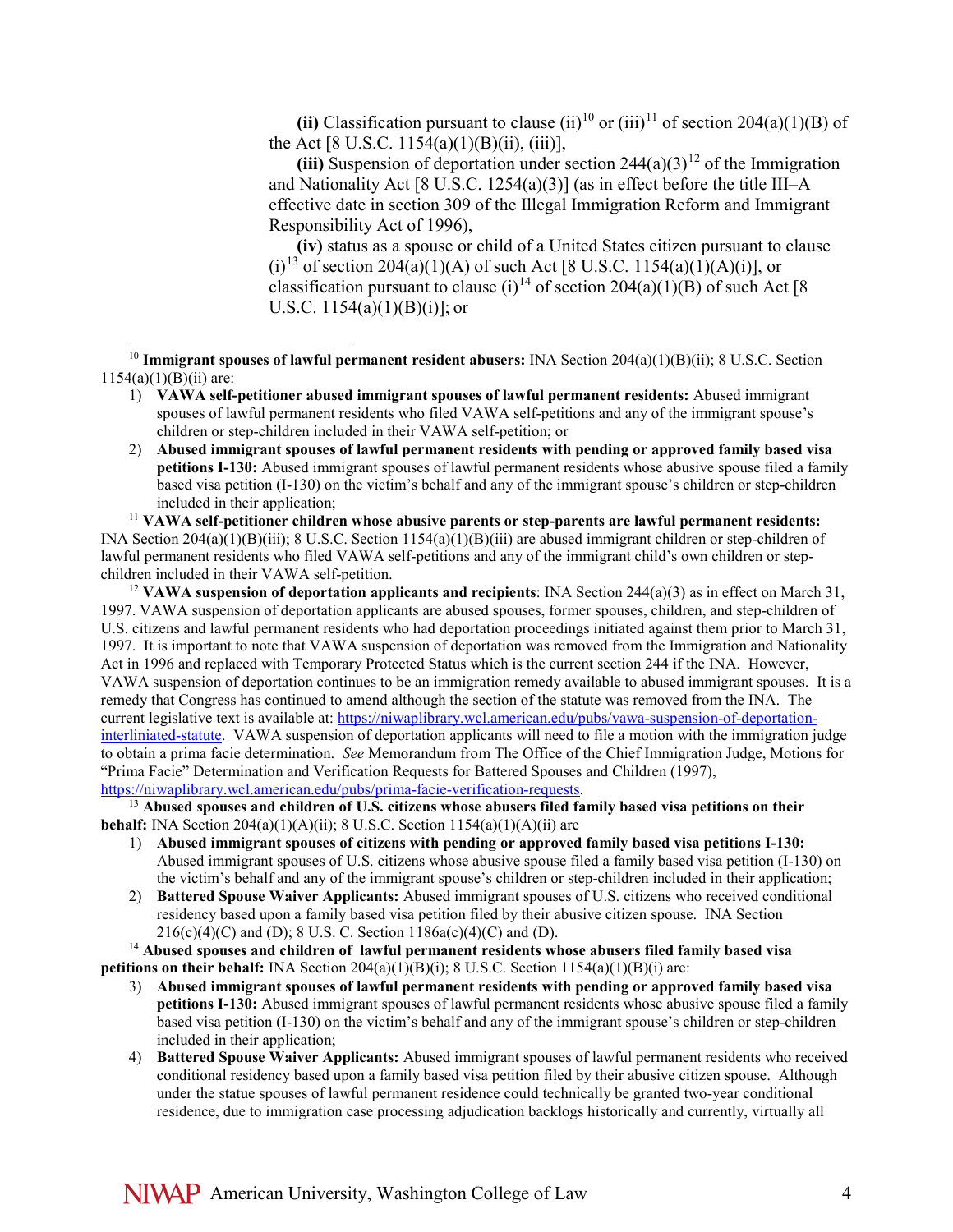(v) Cancellation of removal pursuant to section  $240A$  (b)(2)<sup>[15](#page-4-0)</sup> of such Act [8] U.S.C. 1229b(b)(2)];

**(2)** An alien—

**(A)** whose child has been battered or subjected to extreme cruelty in the United States by a spouse or a parent of the alien<sup>[16](#page-4-1)</sup> (without the active participation of the alien in the battery or cruelty), or by a member of the spouse or parent's family residing in the same household as the alien and the spouse or parent consented or acquiesced to such battery or cruelty, and the alien did not actively participate in such battery or cruelty, but only if (in the opinion of the agency providing such benefits) there is a substantial connection between such battery or cruelty and the need for the benefits to be provided; and

**(B)** Who meets the requirement of subparagraph (B) of paragraph (1);

**(3)** An alien child who— $17$ 

 $\overline{a}$ 

**(A)** resides in the same household as a parent who has been battered or subjected to extreme cruelty in the United States by that parent's spouse or by a member of the spouse's family residing in the same household as the parent and the spouse consented or acquiesced to such battery or cruelty, but only if (in the opinion of the agency providing such benefits) there is a substantial connection between such battery or cruelty and the need for the benefits to be provided; and

**(B)** Who meets the requirement of subparagraph (B) of paragraph (1); or

spouses of lawful permanent residents will be married for more than two years by the time their family based visa petition is adjudicated. As a result they will be granted full lawful permanent residency and will not have to go through the two-year conditional residency process. *See* INA § 216(c)(4)(C) and (D); 8 U.S. C. §  $1186a(c)(4)(C)$  and (D).

<span id="page-4-0"></span><sup>15</sup> **VAWA Cancellation of Removal** applicants and recipients are abused spouses, former spouses, children, and step-children of U.S. citizens and lawful permanent residents who had removal proceedings initiated against them after March 31, 1997. VAWA cancellation of removal applicants will need to file a motion with the immigration judge to obtain a prima facie determination. *See* Memorandum from The Office of the Chief Immigration Judge, EOIR: Motions for "Prima Facie" Determination and Verification Requests for Battered Spouses and Children (1997), [https://niwaplibrary.wcl.american.edu/pubs/prima-facie-verification-requests;](https://niwaplibrary.wcl.american.edu/pubs/prima-facie-verification-requests) INA § 240A(b)(2); 8 U.S.C. § 1229b(b)(2).

<span id="page-4-1"></span><sup>16</sup> **Immigrants whose children or step-children are victims of child abuse:** The immigrant must an a spouse, child, step-child, widow, or widower of a U.S. citizen or lawful permanent resident with a pending or approved VAWA self-petition, family based visa petition, widow or widower petition, VAWA suspension of deportation, or VAWA cancellation of removal application and the immigrant's child or step-child has been abused by the immigrant's spouse, parent, or a member of the spouse or parent's family residing in the same household as the citizen or lawful permanent resident spouse or parent. The abused child or step-child may be a citizen or a noncitizen. 17 **Immigrant children or step-children who are victims of child abuse are:** abused immigrant children residing

<span id="page-4-2"></span>with their non-abusive parent. The immigrant child was abused by their non-abusive parent's spouse or a member of the spouse's family residing in the household. The immigrant child has filed, received approval of, or was included as a family member in a pending or approved VAWA self-petition, family based visa petition, widow or widower petition, VAWA suspension of deportation, or VAWA cancellation of removal application.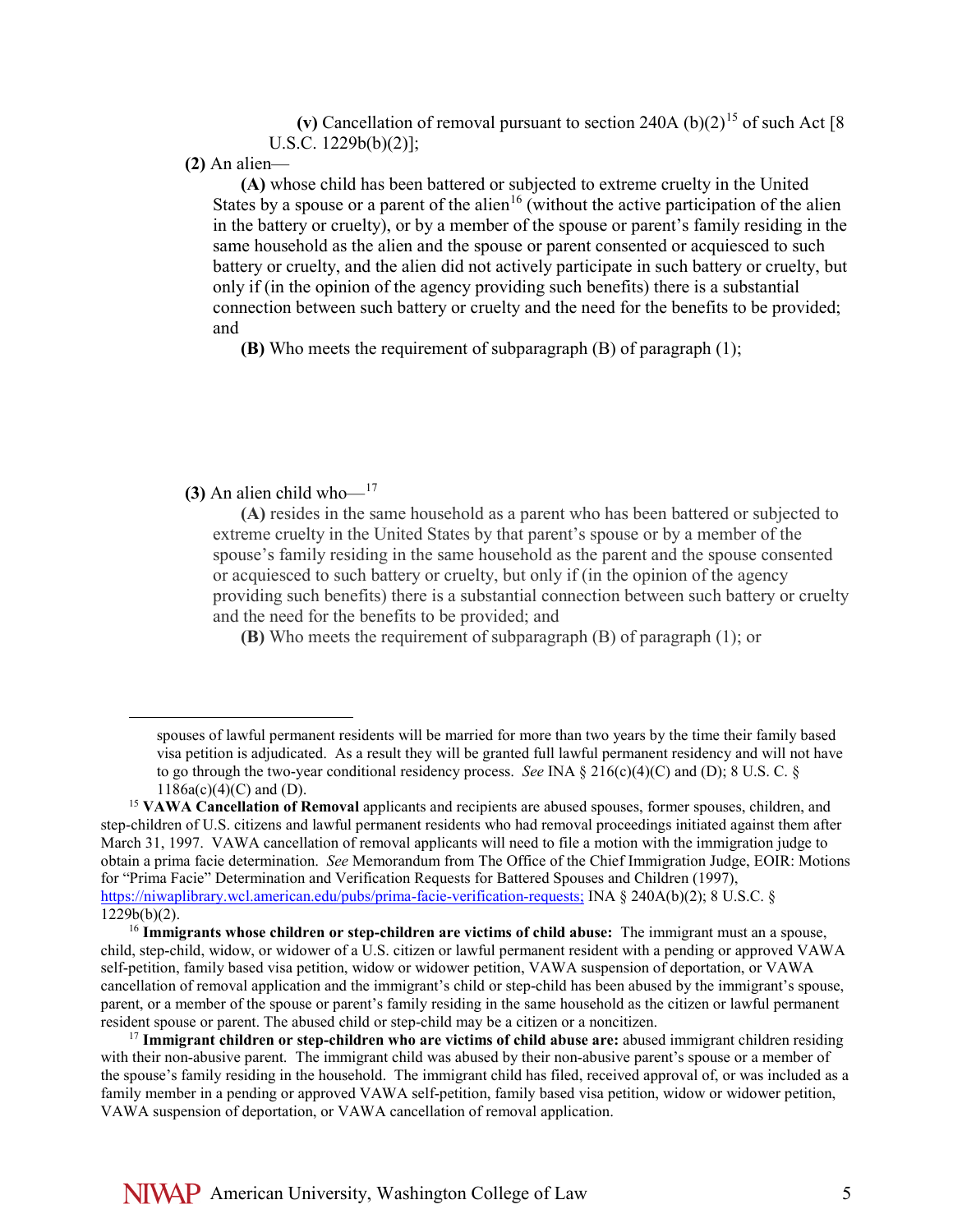(4) An alien who has been granted nonimmigrant status under section  $101(a)(15)(T)^{18}$  $101(a)(15)(T)^{18}$  $101(a)(15)(T)^{18}$  of the Immigration and Nationality Act  $(8 \text{ U.S.C. } 1101(a)(15)(T))$  or who has a pending application that sets forth a prima facie case for eligibility for such nonimmigrant status.

This subsection shall not apply to an alien during any period in which the individual responsible for such battery or cruelty resides in the same household or family eligibility unit as the individual subjected to such battery or cruelty.

After consultation with the Secretaries of Health and Human Services, Agriculture, and Housing and Urban Development, the Commissioner of Social Security, and with the heads of such Federal agencies administering benefits as the Attorney General considers appropriate, the Attorney General shall issue guidance (in the Attorney General's sole and unreviewable discretion) for purposes of this subsection and section 1631(f) of this title, concerning the meaning of the terms "battery" and "extreme cruelty", and the standards and methods to be used for determining whether a substantial connection exists between battery or cruelty suffered and an individual's need for benefits under a specific Federal, State, or local program.<sup>[19](#page-5-1)</sup>

# **8 U.S. Code § 1631 - Federal attribution of sponsor's income and resources to alien**

**(a)IN GENERAL** Notwithstanding any other provision of law, in determining the eligibility and the amount of benefits of an alien for any Federal means-tested public benefits program (as provided under section 1613 of this title), the income and resources of the alien shall be deemed to include the following:

**(1)** The income and resources of any person who executed an affidavit of support pursuant to section 213A of the Immigration and Nationality Act [8 U.S.C. 1183a] (as added by section 423 and as amended by section 551(a) of the Illegal Immigration Reform and Immigrant Responsibility Act of 1996) on behalf of such alien.<sup>[20](#page-5-2)</sup>

**(2)** The income and resources of the spouse (if any) of the person.

**(b)DURATION OF ATTRIBUTION PERIOD** Subsection (a) shall apply with respect to an alien until such time as the alien—

<span id="page-5-0"></span> <sup>18</sup> **Victims of human trafficking who are T visa applicants or recipients:** INA Section 101(a)(15)(T); 8 U.S.C.  $1101(a)(15)(T)$ . Victim of severe forms of human trafficking (sex or labor trafficking) who have been granted T visas or who have received bona fide determinations in pending T visa cases. The T visa bona fide determination includes a prima facie determinations. 19 *See* Interim Guidance on Verification of Citizenship, Qualified Alien Status, and Eligibility Under Title IV of the

<span id="page-5-1"></span>Personal Responsibility and Work Opportunity Reconciliation Act of 1996, 62 Fed. Reg. 61344-416 (Nov. 17, 1997), *available at* [https://niwaplibrary.wcl.american.edu/pubs/interim-guidance-verification.](https://niwaplibrary.wcl.american.edu/pubs/interim-guidance-verification) (This interim guidance continues in full force and effect, no final rule on benefits verification has been issued).

<span id="page-5-2"></span><sup>&</sup>lt;sup>20</sup> Battered immigrant spouses who receive two year conditional residency through their U.S. citizen spouses' visa application will be subject to deeming in their benefits application process. This includes cases in which the parties remained married for the full two-year conditional residency period and cases where battered immigrant spouses sought removal of conditions on their residency based on divorce or extreme hardship. The same will be true for battered immigrant spouses of citizens and lawful permanent residents who obtain full lawful permanent residency based upon their abusive spouse's application. Since in each of these cases the victim's immigration applications were based solely on the validity of the marriage and did not involve any adjudication regarding the battering or extreme cruelty perpetrated, in order for the abused immigrant spouse to qualify for exemptions to sponsor deeming, they will have to provide proof of abuse to the benefits granting agency.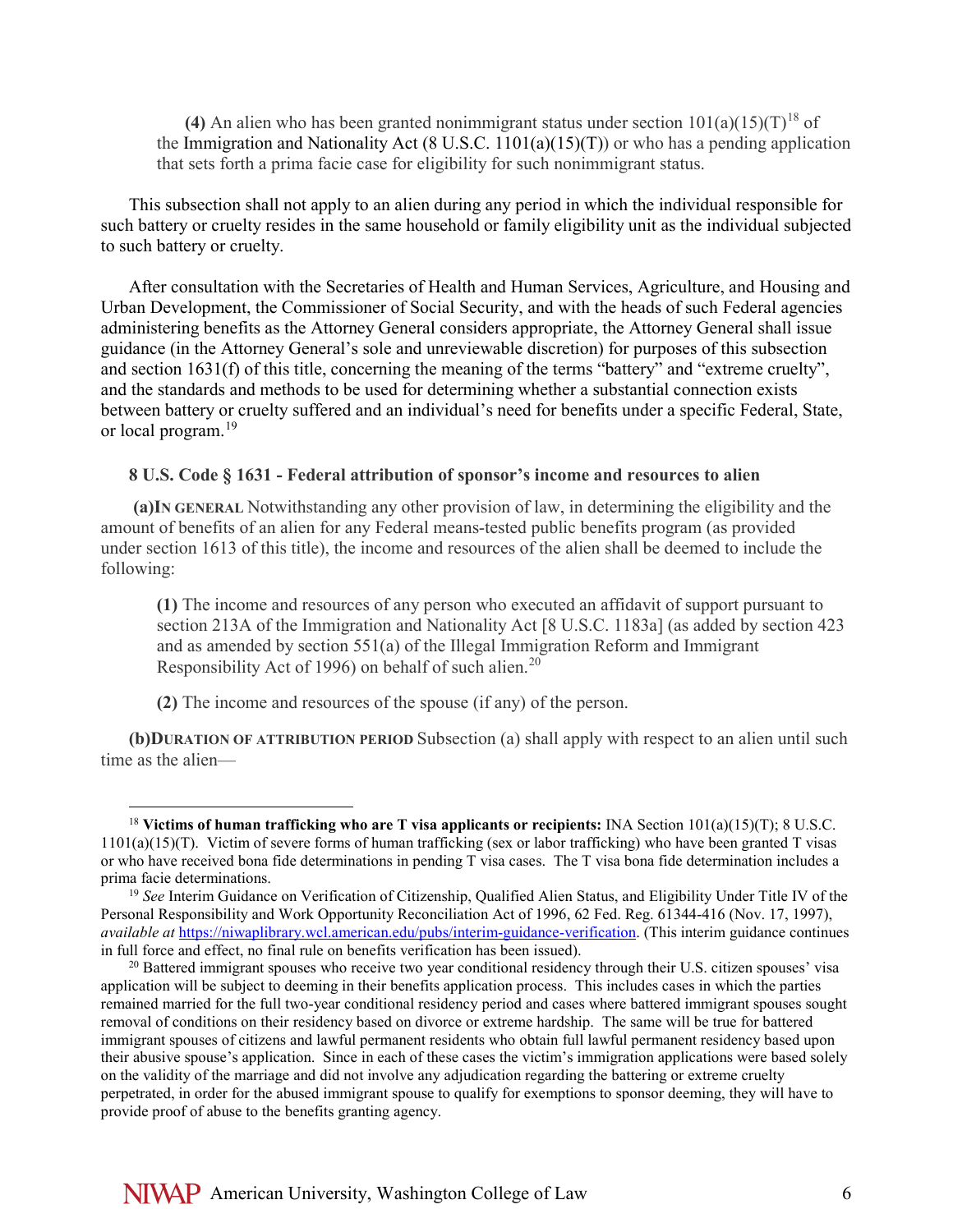**(1)** Achieves United States citizenship through naturalization pursuant to chapter 2 of title III of the Immigration and Nationality Act [8 U.S.C. 1421 et seq.]; or

**(2)** has worked 40 qualifying quarters of coverage as defined under title II of the Social Security Act [42 U.S.C. 401 et seq.] or can be credited with such qualifying quarters as provided under section 1645 of this title, and (B) in the case of any such qualifying quarter creditable for any period beginning after December 31, 1996, did not receive any Federal means-tested public benefit (as provided under section 1613 of this title) during any such period.

# **(c)REVIEW OF INCOME AND RESOURCES OF ALIEN UPON REAPPLICATION**

Whenever an alien is required to reapply for benefits under any Federal means-tested public benefits program, the applicable agency shall review the income and resources attributed to the alien under subsection (a).

# **(d)APPLICATION**

**(1)** If on August 22, 1996, a Federal means-tested public benefits program attributes a sponsor's income and resources to an alien in determining the alien's eligibility and the amount of benefits for an alien, this section shall apply to any such determination beginning on the day after August 22, 1996.

**(2)** If on August 22, 1996, a Federal means-tested public benefits program does not attribute a sponsor's income and resources to an alien in determining the alien's eligibility and the amount of benefits for an alien, this section shall apply to any such determination beginning 180 days after August 22, 1996.

**(3)**This section shall not apply to assistance or benefits under the Food Stamp Act of 1977  (7 U.S.C. 2011 et seq.) to the extent that a qualified alien is eligible under section  $1612(a)(2)(J)$  of this title.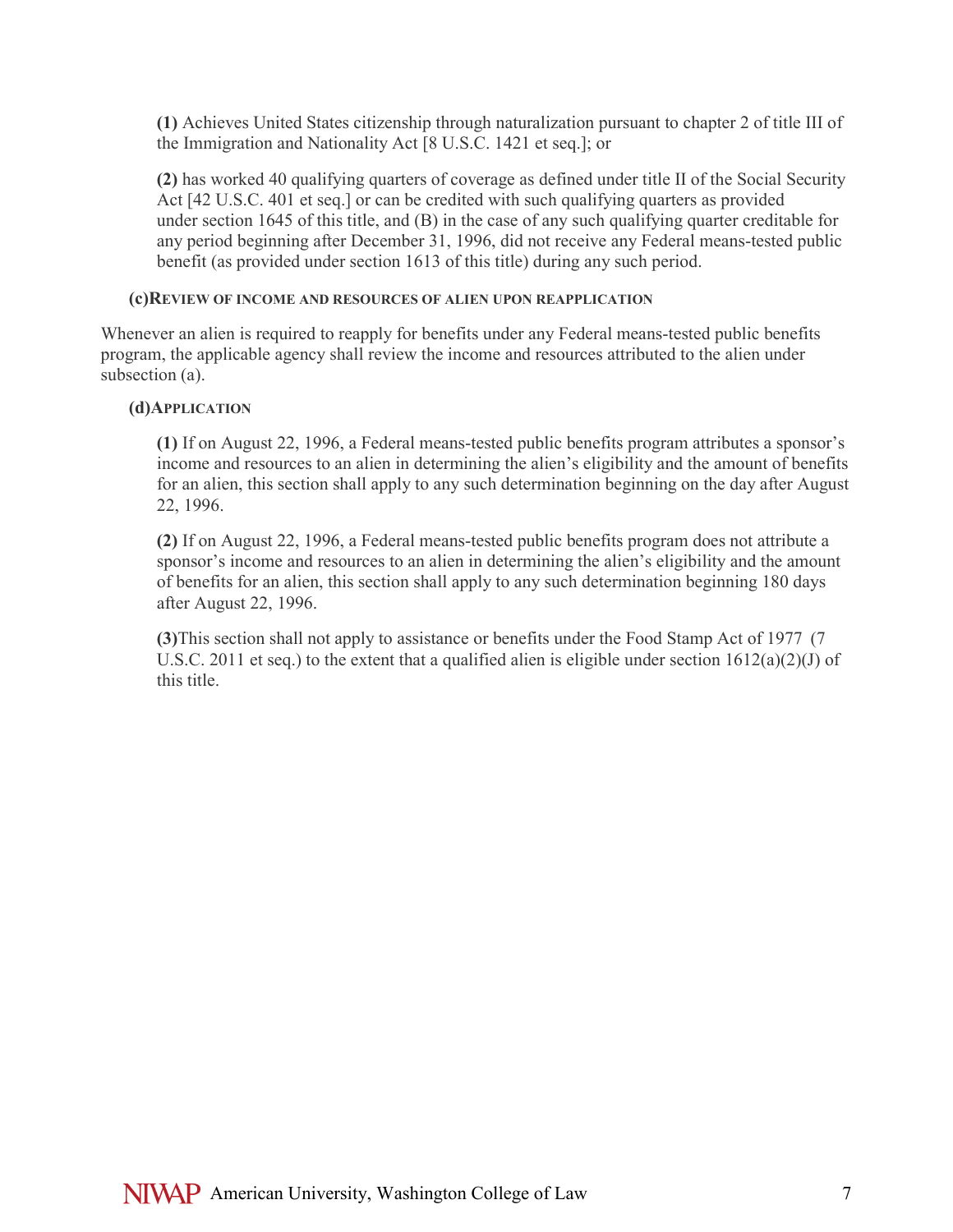### **(e)INDIGENCE EXCEPTION**

# **(1)IN GENERAL**

For an alien for whom an affidavit of support under section 213A of the Immigration and Nationality Act [8 U.S.C. 1183a] has been executed, if a determination described in paragraph (2) is made, the amount of income and resources of the sponsor or the sponsor's spouse which shall be attributed to the sponsored alien shall not exceed the amount actually provided for a period beginning on the date of such determination and ending 12 months after such date.

# **(2)DETERMINATION DESCRIBED**

A determination described in this paragraph is a determination by an agency that a sponsored alien would, in the absence of the assistance provided by the agency, be unable to obtain food and shelter, taking into account the alien's own income, plus any cash, food, housing, or other assistance provided by other individuals, including the sponsor. The agency shall notify the Attorney General of each such determination, including the names of the sponsor and the sponsored alien involved.

# **(f)SPECIAL RULE FOR BATTERED SPOUSE AND CHILD**

**(1)IN GENERAL** Subject to paragraph (2) and notwithstanding any other provision of this section, subsection (a) shall not apply to benefits—

**(A)** During a 12 month period if the alien demonstrates that

(i) the alien has been battered or subjected to extreme cruelty in the United States by a spouse or a parent, or by a member of the spouse or parent's family residing in the same household as the alien and the spouse or parent consented to or acquiesced to such battery or cruelty, $^{21}$  $^{21}$  $^{21}$ 

(ii) the alien's child has been battered or subjected to extreme cruelty in the United States by the spouse or parent of the alien (without the active participation of the alien in the battery or cruelty), or by a member of the spouse's or parent's family residing in the same household as the alien when the spouse or parent consented or acquiesced to and the alien did not actively participate in such battery or cruelty,<sup>[22](#page-7-1)</sup> or

(iii) the alien is a child whose parent (who resides in the same household as the alien child) has been battered or subjected to extreme cruelty in the United States by that parent's spouse, or by a member of the spouse's family residing in the

<span id="page-7-0"></span> $21$  This exception applies to VAWA self-petitioners, family based visa applicants, and VAWA cancellation of removal and VAWA suspension of deportation applicants. In the case of abused spouses who are widows or widowers, no deeming can apply from the spouse because of the death of the spouse.

<span id="page-7-1"></span> $^{22}$  This exception applies to parents of abused children and abused step-children whether or not the applicant parent is also a victim of battering or extreme cruelty and applies to parents who are applicants or have received approvals of their VAWA self-petitions, family based visa applications, and VAWA cancellation of removal or VAWA suspension of deportation applications.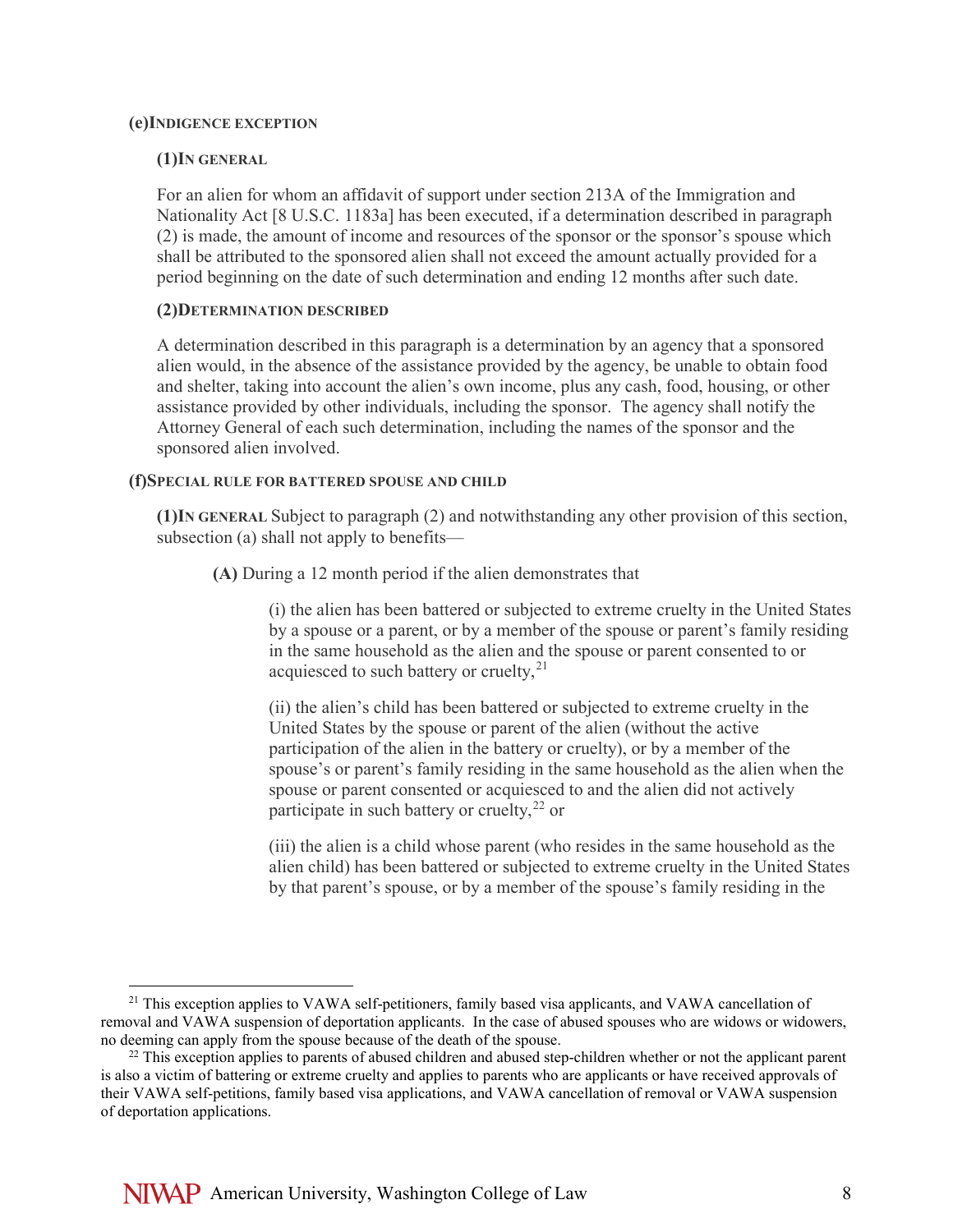same household as the parent and the spouse consented to, or acquiesced in, such battery or cruelty,<sup>[23](#page-8-0)</sup> and

the battery or cruelty described in clause (i), (ii), or (iii) (in the opinion of the agency providing such public benefits, which opinion is not subject to review by any court) has a substantial connection to the need for the public benefits applied for; and

**(B)** after a 12 month period (regarding the batterer's income and resources only)<sup>[24](#page-8-1)</sup> if the alien demonstrates that such battery or cruelty under subparagraph (A) has been recognized in an order of a judge or administrative law judge or a prior determination of the Immigration and Naturalization Service,<sup>[25](#page-8-2)</sup> and that such battery or cruelty (in the opinion of the agency providing such public benefits, which opinion is not subject to review by any court) has a substantial connection to the need for the benefits.

#### **(2)LIMITATION**

The exception under paragraph (1) shall not apply to benefits for an alien during any period in which the individual responsible for such battery or cruelty resides in the same household or family eligibility unit as the individual who was subjected to such battery or cruelty.

## **Public Benefits Implications for Abused Immigrant Spouses of U.S. Citizens Who Did Not File Battered Spouse Waivers**

Battered spouse waiver applicants are qualified immigrants for state and federal public benefits purposes as two-year lawful permanent residents under 8 U.S.C. section 1641(b)(1) and as battered spouse waiver applicants under  $8 \text{ U.S.C. section } 1641(c)(1)(B)(iv)$ . In contrast, when an abused immigrant spouse of an abusive U.S. citizen or lawful permanent residence through the abusive spouse's family based visa petition without raising issues of abuse the immigrant spouse receives their full lawful permanent residence:

<span id="page-8-0"></span><sup>&</sup>lt;sup>23</sup> This exception helps abused immigrant children residing with their non-abusive parent. The immigrant child was abused by their non-abusive parent's spouse or a member of the spouse's family residing in the household. The immigrant child has filed, received approval of, or was included as a family member in a pending or approved VAWA self-petition, family based visa petition, widow or widower petition, VAWA suspension of deportation, or VAWA cancellation of removal application.<br><sup>24</sup> In some cases when the abusive U.S. citizen or lawful permanent resident spouse filed a visa application for their

<span id="page-8-1"></span>immigrant spouse and/or immigrant child when the sponsoring citizen or lawful permanent resident spouse did not have sufficient income to sponsor immigrant family members on their own, there will have been affidavits of support filed by additional sponsors. Under this provision the abused immigrant will receive this additional year deeming exception only with regard to income from their abusive citizen or lawful permanent resident spouse.<br><sup>25</sup> Deeming exemptions for immigrant spouses and children subjected to battering or extreme cruelty can become

<span id="page-8-2"></span>permanent under this section if the abused immigrant spouse or child receives an affirmative adjudication, court order, or finding from a state court that they have been abused. This can occur in a number of contexts: The victim could have obtained a civil protection order, the abuser could have been criminally convicted, a state court made a finding about the abuse in a divorce, child support, spousal support, child welfare, juvenile, guardianship, adoption, tort or other state family or civil court proceeding. A finding regarding the battered spouse or child's abuse could have been made by an administrative law judge in a fair housing, landlord tenant, public benefits, human rights or other administrative law proceeding. In cases of immigrant spouse or child abuse victims, findings regarding battering or extreme cruelty will have been made as part of their VAWA self-petition, VAWA cancellation of removal, VAWA suspension of deportation, or battered spouse waiver application by adjudicators at USCIS or by an immigration judge.